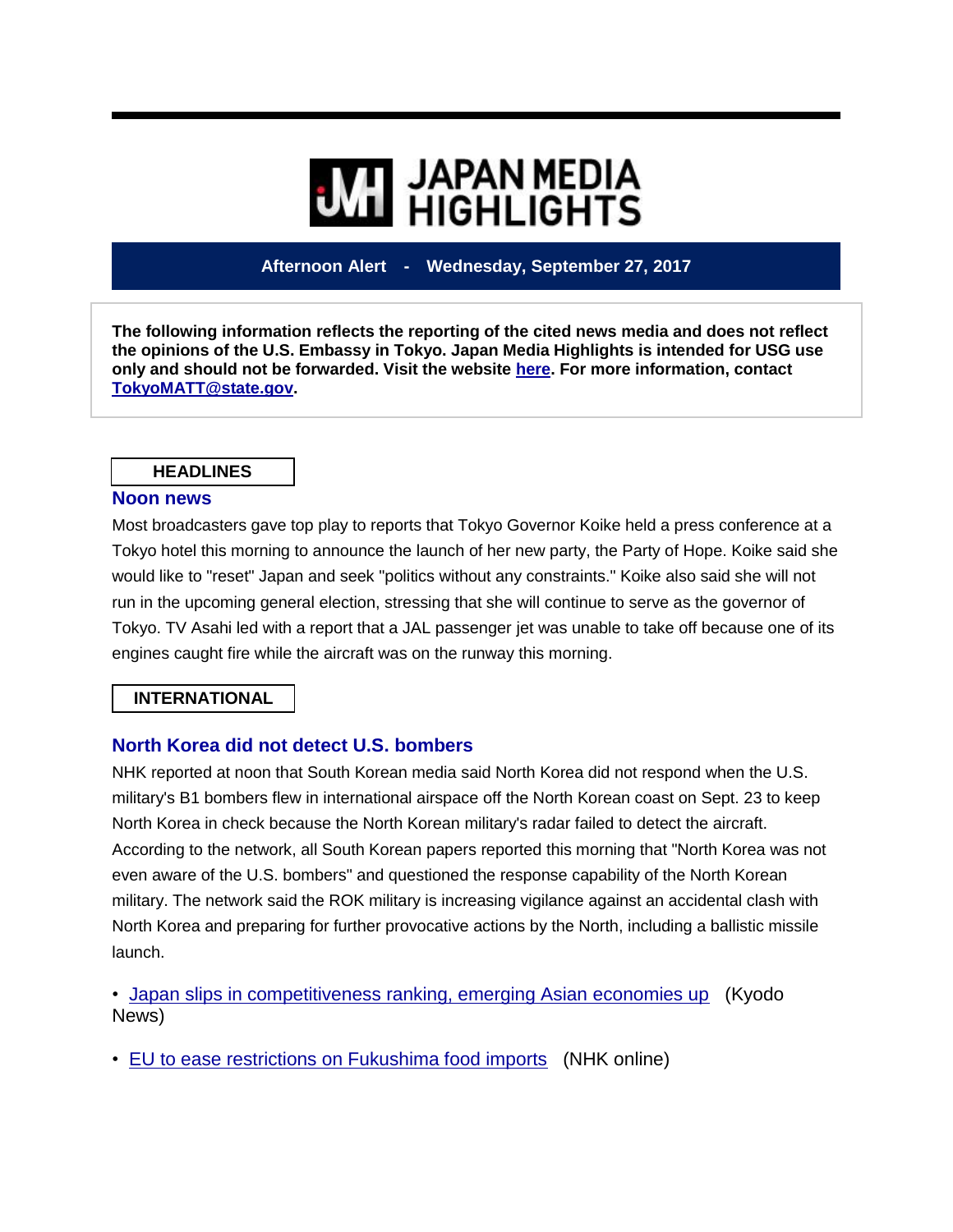- [Japan, South Korea discuss ways to expand business ties](https://jmh.usembassy.gov/2017092792316/) (Mainichi)
- [Exhibition marks 130 years of Japan-Thailand ties](https://jmh.usembassy.gov/2017092792242/) (NHK online)

## **POLITICS**

- [Prime minister's schedule on Sept. 26, 2017](https://jmh.usembassy.gov/2017092792257/) (Nikkei)
- [Tokyo Gov. Koike vows to "reset Japan" with new "Hope" party](https://jmh.usembassy.gov/2017092792303/) (Kyodo News)
- [Gist of new party platform announced by Tokyo Gov. Koike](https://jmh.usembassy.gov/2017092792305/) (Kyodo News)
- [Opposition Democrats seek merger with Tokyo gov's party](https://jmh.usembassy.gov/2017092792310/) (Nikkei Asian Review)
- [Politicians continue to leave DP to join Koike's new party](https://jmh.usembassy.gov/2017092792261/) (Yomiuri)
- [Koike's new party making advances to Komeito](https://jmh.usembassy.gov/2017092792263/) for cooperation (Yomiuri)
- [Survey of newspaper editorials on Abe's plan to dissolve Lower House](https://jmh.usembassy.gov/2017092792256/) (Sankei)
- [Koike criticized at Tokyo assembly for founding new party](https://jmh.usembassy.gov/2017092792279/) (Asahi)

• [Okinawa Minister Esaki shows mixed feelings toward Koike's "Party of](https://jmh.usembassy.gov/2017092792312/)  [Hope"](https://jmh.usembassy.gov/2017092792312/) (Mainichi)

• [Editorial: Is the new party only meant to give some Diet members "hope" for](https://jmh.usembassy.gov/2017092792275/)  [survival?](https://jmh.usembassy.gov/2017092792275/) (Sankei)

- [Abe indicates tax increase may be postponed again](https://jmh.usembassy.gov/2017092792233/) (Jiji Press)
- [DP notifies Lower House of Matsubara's resignation from party](https://jmh.usembassy.gov/2017092792249/) (Mainichi)
- [Komeito member quits parliament over misuse of lawmakers' housing](https://jmh.usembassy.gov/2017092792253/) (Kyodo News)
- [Ishin Matsui welcomes Koike's "Party of Hope"](https://jmh.usembassy.gov/2017092792284/) (Sankei)
- [Hamada appointed as senior vice minister of disaster reconstruction](https://jmh.usembassy.gov/2017092792304/) (Kyodo News)
- [LDP endorses Komura's son as candidate for general election](https://jmh.usembassy.gov/2017092792286/) (Sankei)
- [Ex-Upper House member Arai asks for reinstatement of LDP membership](https://jmh.usembassy.gov/2017092792292/) (Sankei)
- [Gov't estimates 440 billion yen to provide free preschool for children aged 0-](https://jmh.usembassy.gov/2017092792262/)

[2](https://jmh.usembassy.gov/2017092792262/) (Nikkei)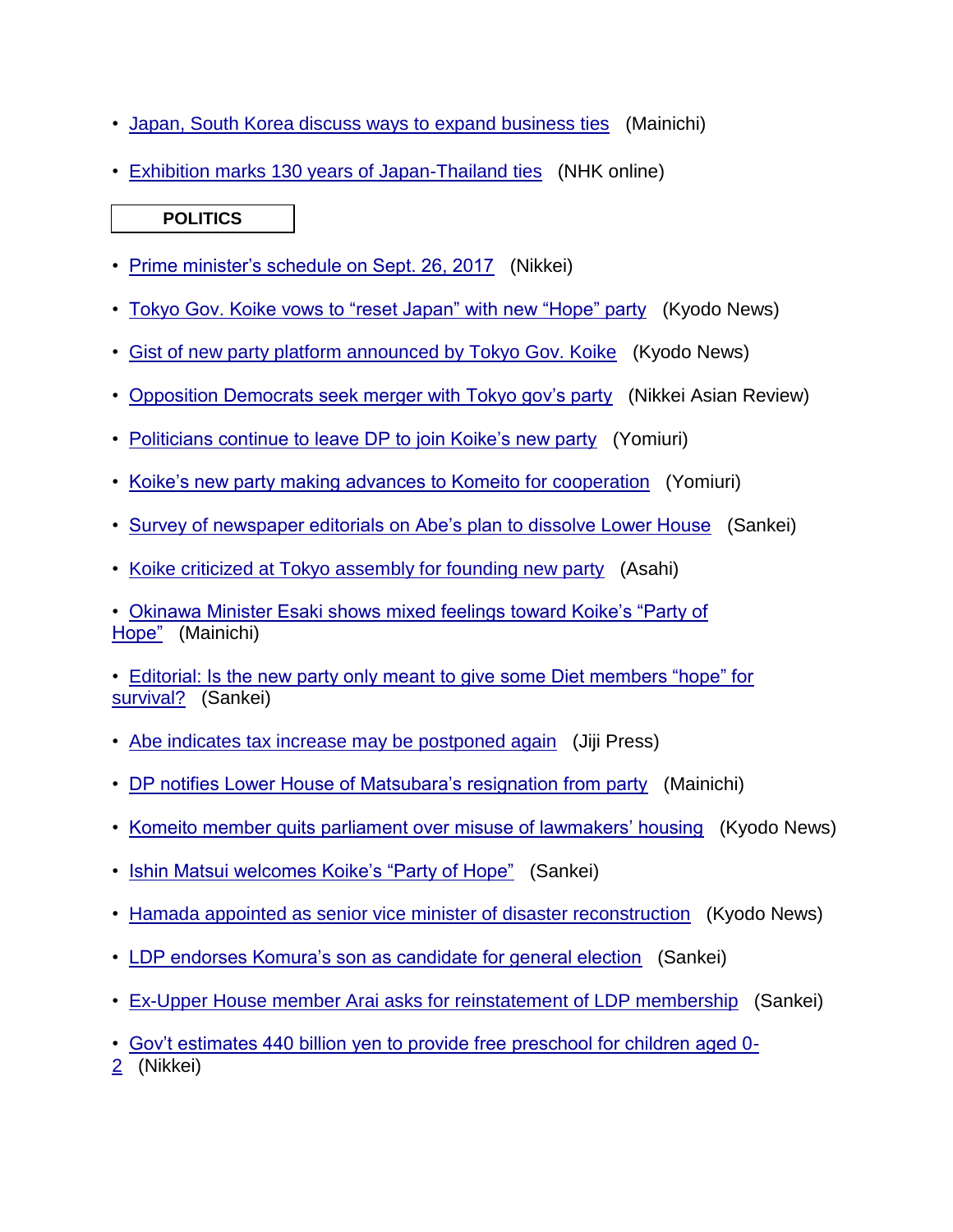• [Editorial: Election a chance to assess Abe govt's achievements / Debate all](https://jmh.usembassy.gov/2017092792246/)[generation social security plan](https://jmh.usembassy.gov/2017092792246/) (The Japan News)

• [Editorial: Abe's phony excuses for snap poll highlight his irresponsibility](https://jmh.usembassy.gov/2017092792315/) (The Asahi Shimbun)

• [Editorial: Abe's reasons for calling snap election far from convincing](https://jmh.usembassy.gov/2017092792247/) (The Mainichi)

**ECONOMY**

- Japan wrangles over new [target date for balancing budget](https://jmh.usembassy.gov/2017092792267/) (Nikkei Asian Review)
- Spent nuclear fuel removal at **Fukushima plant to be delayed again** (Kyodo News)

• [Japan Airlines announces code-sharing deal with Hawaiian Airlines](https://jmh.usembassy.gov/2017092792239/) (The Japan Times)

• [Interview with Toru Nakaya, chairman of the Central Union of Agricultural](https://jmh.usembassy.gov/2017092792293/)  [Cooperatives](https://jmh.usembassy.gov/2017092792293/) (Mainichi)

• [Japan successfully undertakes large-scale deep-sea mineral extraction](https://jmh.usembassy.gov/2017092792243/) (The Japan Times)

• [2016 lumber self-sufficiency rate reaches 30-year high at 34.8%](https://jmh.usembassy.gov/2017092792255/) (Nikkei)

• [60% of Japanese corporate chiefs oppose delaying fiscal reform, Nikkei poll](https://jmh.usembassy.gov/2017092792265/) (Nikkei Asian Review)

**SOCIETY**

## **TV screenwriter poses questions about euthanasia in Japan**

NHK's "Close-up Gendai +" reported on Sugako Hashida, one of Japan's most popular TV screenwriters. Hashida, who turned 92 this year, recently caused a stir by openly declaring that she wants to die by euthanasia, which is prohibited by law in Japan. In her latest book, she wrote that since she has no family, she should have the right to choose euthanasia in the end because she does not want to cause trouble for others. She said that when people age, they become consumed by anxiety about how they will end up dying, explaining that having the option of euthanasia can help ease their anxiety. The program also reported on Switzerland, where euthanasia is legal, and other people in Japan who are hoping that euthanasia will be legalized in their nation.

- [Girls can be leaders too!](https://jmh.usembassy.gov/2017092792306/) (Asahi Evening edition)
- [Letter to the Editor: What does it mean to](https://jmh.usembassy.gov/2017092792259/) be internationally minded? (Mainichi)